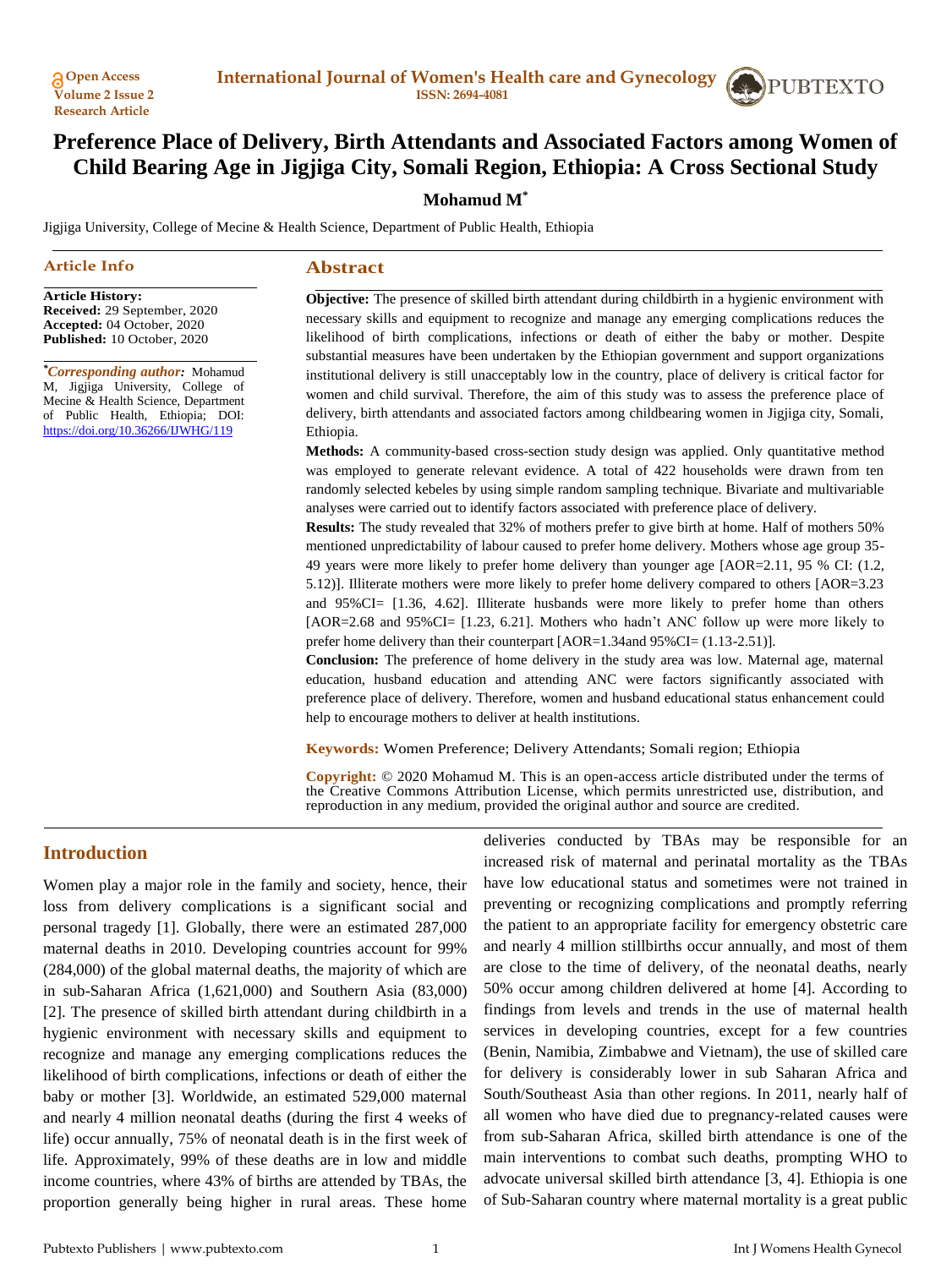DOI:<https://doi.org/10.36266/IJWHG/119>

health concern [5]. Maternal mortality is found to be higher in the country even compared to other low income countries. According to the 2016 Ethiopia demographic and health survey, maternal mortality ratio was 412 per 100, 000 live births. Despite a significant maternal mortality reduction has been achieved from 1400 per 100,000 in 1990 to 412 per 100,000 in 2015, the problem is still un acceptably high in the country [6]. Delivery service by a skilled assistant is a crucial issue in reducing the risk of complications and infections that can cause death or serious illness to mothers and the newborns. Despite substantial measures have been undertaken by the Ethiopian government and support organizations institutional delivery is still unacceptably low in the country, place of delivery is critical factor for women and child survival 10. Therefore, this study seeks to assess the preference place of delivery and associated factors among childbearing women in Jigjiga city, Somali, Ethiopia.

## **Methods**

#### **Study Area**

The study was carried out in Jigjig city administration. It is a capital city of Somali regional state, Ethiopia. It is located at a distance of 636 km away from Addis-Ababa, eastern part of Ethiopia. It consists of twenty kebeles. The health service coverage of Jigjig city is estimated to be 85% and existing health facilities are one referral hospital, one regional hospital, two health centers, and 27 private clinics. According to the census result of 2007, the population of the Somali region was 4,439,147 of which 621,210 (13.9%) were urban dwellers and 3,817,937 (86.1%) were living in rural area, and also with respect to sex composition, of the total regional population 2,970,363 (55.6%) were males and 1,970,363 (44.4%) were female. Whereas the residents of Jigjiga administration were 276,816 of which 125,584(45.37%) reside in urban, while 151,232 (54.63%) were rural residents; and of urban resident 66,940 (53.3%) were male and 58,644 (46.7%) were female, of rural resident 81,922 (54.2%) were male and 69,310 (45.8%) were female [5].

### **Study Design and period**

A community based cross-sectional study design was conduct among women of reproductive age groups at Jigjiga town from February to August 2016.

### **Source of population and Study population**

All women of reproductive age groups living in Jigjiga city were the source of population and women of reproductive age living in Jigjiga city who gave birth in the last one year were study population.

Inclusion Criteria*-* All women of reproductive age group living in Jigjiga city who gave birth in the last one year and/or have under one year child was included in the study.

Exclusion Criteria- All women of reproductive age group, critically sick, mentally ill, and unable to speak and visitors or guests in the households was excluded from the paper.

# **Sampling Techniques**

The sample size was determined by using a single population proportion formula and calculated by Epi info.

$$
N = \frac{(\frac{Z\alpha}{2})^2 p(1-p)}{d^2}
$$

Assumption: In order to obtain adequate sample size P = institution delivery prevalence of Somali regional state 50 % Z  $\alpha/2$ =1.96 of significance and d= the margin of error of 5% Non-response rate of 10% was added

Finally, a total sample of 422 households was calculated.

### **Sampling procedures**

A total of 422 households was selected out of 12, 863 households in the city by using Simple random sampling technique ten kebeles selected randomly. The total sample size was distributed to the pre-selected kebeles proportional to their total households and the required households were drawn by using systematic sampling technique. If there was more than one candidate woman in the household only one person was selected randomly. If the selected woman was not found in the household at that time three repeated visit was made, then the nearest household was replaced 0.

### **Data collection procedure**

Data was collected by trained female local data collectors who completed grade 10 and had previous experience in data collection using face to face interview administered questionnaire which was developed from reviewing others studies and modified according to context of the study then translated into local language (Af-Somali). Training was given for data collectors and supervisor on collection technique and objective of the study, Questionnaire, sampling methods and securing informed verbal consent from the study participants for three days.

### **Data quality management**

Before embarking upon data collection, pre-test was conducted in nearest rural kebeles to ensure the validity of the survey tools & to standardize the questionnaire. Supervisors & the principal investigator were made frequent checks on the data collection.

# **Data Analysis**

The data was entered, cleaned and analyzed by using SPSS version 20 package. The data was coded on pre-arranged, coding sheet by the principal investigators, after all the necessary data collected and checked their completeness. Descriptive statistics was used to calculate the mean and standard deviation for continuous variables and frequency for categorical variables. Multivariate logistic regressions were performed to assess the effect of independents variables on dependent variables while controlling effect of other factors. For multivariable analysis,

Pubtexto Publishers | www.pubtexto.com 2 Int J Womens Health Gynecol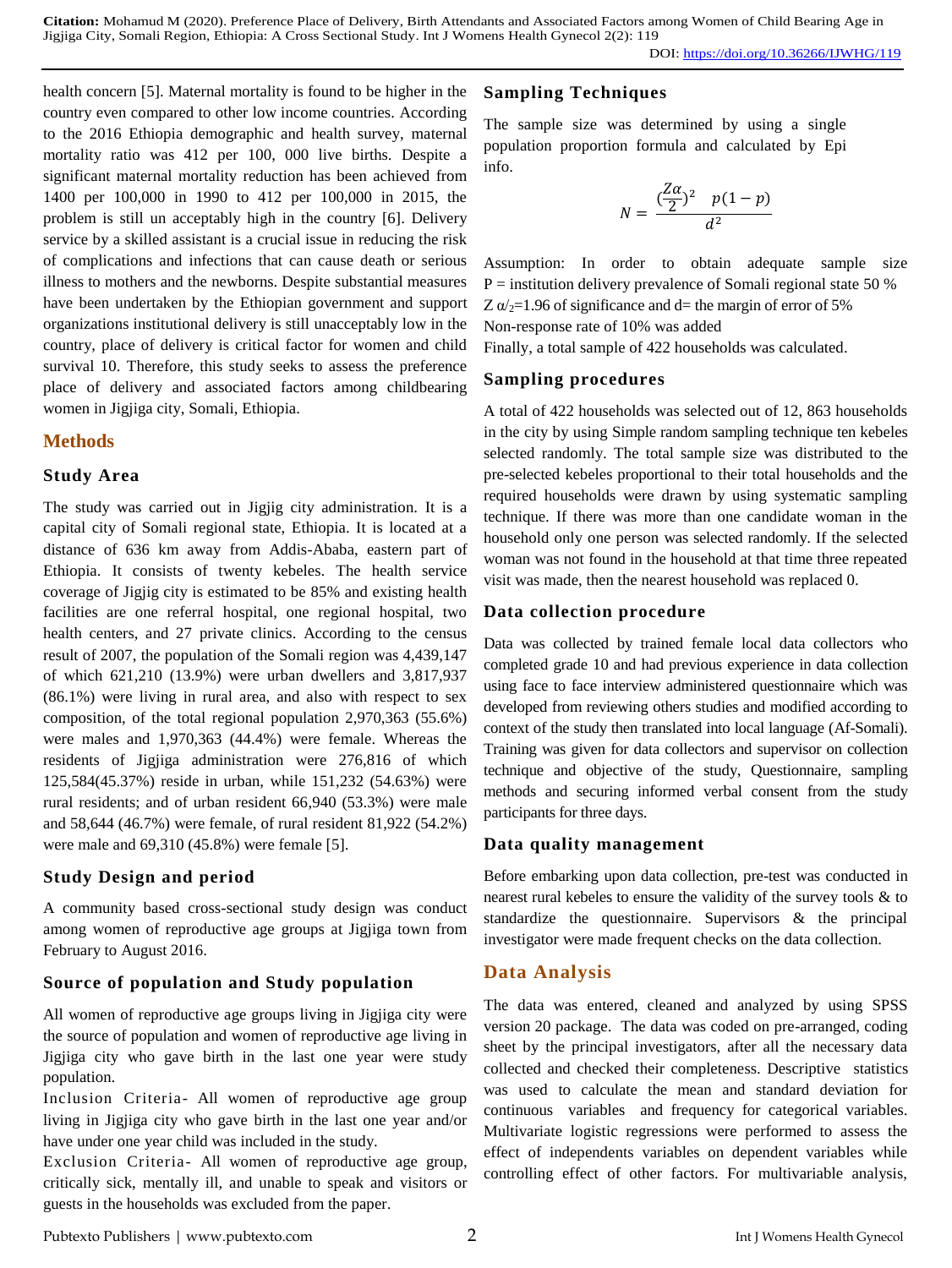statistical significance was considered when P-value was, 0.05 and 95% C.I with Adjusted odds ratios to interpret and reported.

### **Variables**

**Dependent variables:** Preference of Place of delivery

#### **Independent variables:**

- Socio demographic factors (age, religion, marital status, education, occupations, monthly income, husband education & occupation)
- Obstetric history ( ANC follow up, number of children, complications and mode of delivery)

## **Operational Definitions**

- Birth attendant preference: Pregnant women, who had attended maternity clinics or not during the time of ANC, birth and choose of either sex or different types of attendants (health care workers or TTBAs) based on their preferences /interest.
- **Skilled attendants:** Refers exclusively to people with midwifery skills (for example midwives, doctors and nurses) who have been trained to proficiency in the skills necessary to manage normal deliveries and diagnose, manage or refer obstetric complication
- **Traditional birth attendants**: A birth attendant who initially acquired the ability by delivering babies herself or through apprenticeship to other TTBAs
- **TTBAs:** A birth attendants who have undergone subsequent training and are integrated in the formal healthcare system
- **Place of delivery**: preferred either home or health facility based on women's choice for delivery.

# **Ethical consideration**

Ethical clearance was obtained from the ethnical clearance committees of Jigjiga University, college of medicine and health science, department of public health. An official letter was written to administrative body of Jigjiga city Administration and others concerned bodies of the kebeles. The objective and importance of the study was explained & informed consent was obtained from each participant. Privacy and confidentiality was maintained at all levels of the study. Participants who are not willing to participate in the study  $\&$  those who went to quit from the study at any juncture was informed do so without any restrictions.

# **Result**

A total of 422 households were planned to visit but 401 households were successfully interviewed with an overall response rate of 95%.

### **Socio-demographic characteristics**

Majority of mothers belong to age group of 24-34 years 276 (68.8%) with mean age of  $27.9 \pm 4.7$  years. Half  $221(55.1)$  % of the respondents attended primary education while 113(28.2%) were illiterate. Regarding the marital status, most of respondents 334(83.3%) were married. Three hundred thirty two (82.2%) of mothers were Muslim, 380(94.8%) of mothers were Somali. Most of mothers 305(76.1%) were housewives and 141 (29.5%). About husband education level, 158(39.4%) of husbands were diploma level followed by 152(37.9%) were degree and above. Half of husbands were government employee. Concerning family income 269(67.1%) had earned 2500-5000 Ethiopian Birr (Table 1).

*Table 1: Socio-demographic characteristics among women of childbearing age in Jigjiga city, Feb-Aug, 2016.*

| <b>Characteristics</b>  | <b>Frequency</b> | <b>Percent</b> |  |
|-------------------------|------------------|----------------|--|
| Age group               |                  |                |  |
| 15-24 years             | 90               | 22.4           |  |
| 25-34years              | 276              | 68.8           |  |
| 35-49years              | 35               | 8.7            |  |
| Religion                |                  |                |  |
| Muslim                  | 332              | 82.8           |  |
| Orthodox                | 39               | 9.7            |  |
| Protestant              | 30               | 7.5            |  |
| Ethnicity               |                  |                |  |
| Somali                  | 380              | 94.8           |  |
| Amhara                  | 15               | 3.7            |  |
| Oromo                   | 6                | 1.5            |  |
| Marital status          |                  |                |  |
| Married                 | 334              | 83.3           |  |
| Divorced                | 42               | 10.5           |  |
| Widowed                 | 25               | 6.2            |  |
| <b>Education</b> status |                  |                |  |
| Informal                | 113              | 28.2           |  |
| Primary                 | 221              | 55.1           |  |
| Secondary               | 64               | 16             |  |
| Diploma                 | 3                | 0.7            |  |
| Occupation status       |                  |                |  |
| Housewife               | 305              | 76.1           |  |
| Daily labor             | 7                | 1.7            |  |
| Merchant                | 45               | 11.2           |  |
| Government employee     | 41               | 10.2           |  |
| NGO worker              | 3                | 0.7            |  |
| Husband education       |                  |                |  |
| Informal                | 23               | 5.7            |  |
| Primary                 | 17               | 4.2            |  |
| Secondary               | 51               | 12.7           |  |
| Diploma                 | 158              | 39.4           |  |
| Degree and above        | 152              | 37.9           |  |
| Husband occupation      |                  |                |  |
| Daily labor             | 94               | 23.4           |  |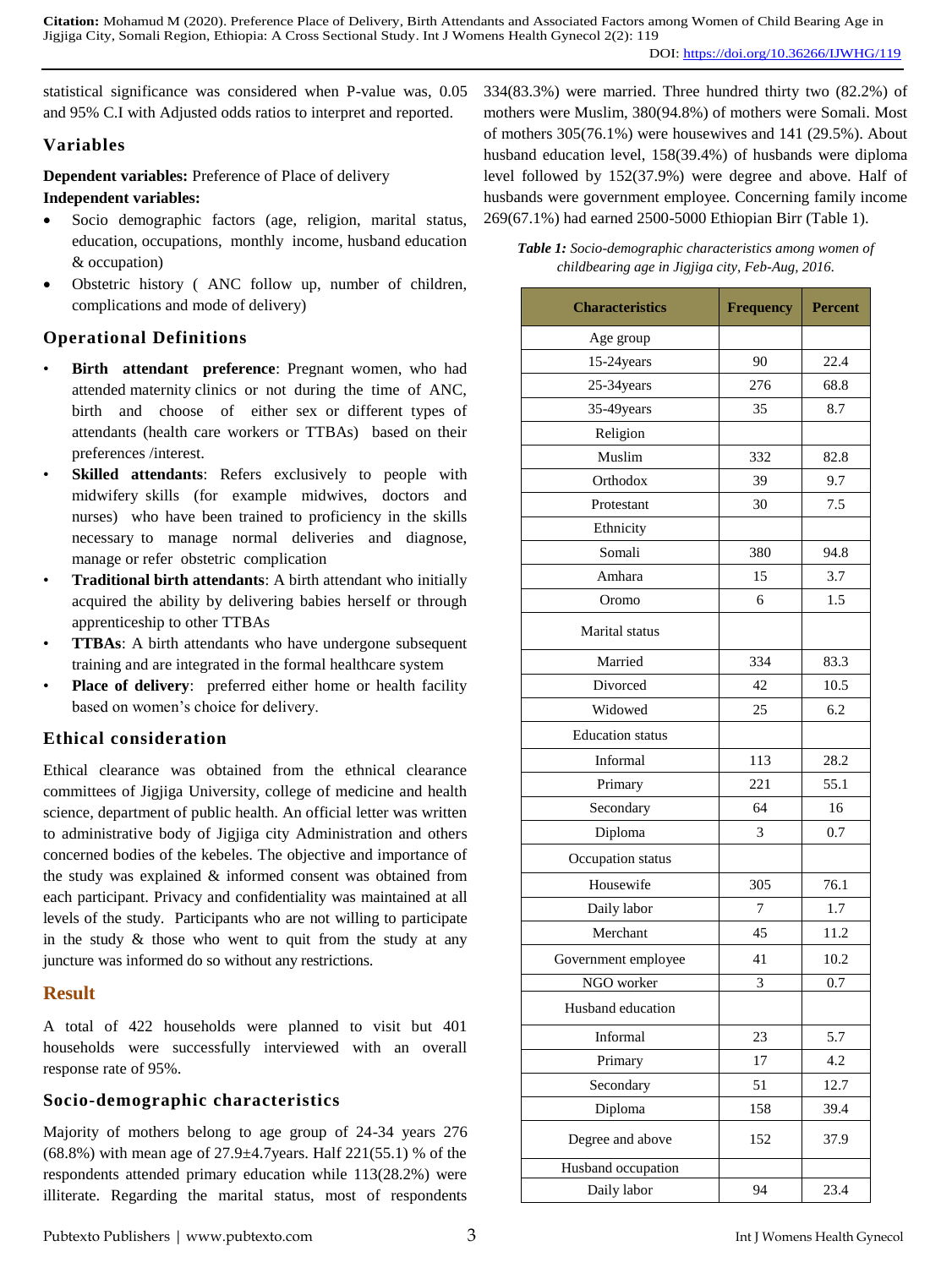| Government employee   | 212 | 52.9 |
|-----------------------|-----|------|
| Merchant              | 71  | 17.2 |
| NGO worker            | 24  | 6    |
| Family income Monthly |     |      |
| $<$ 2500ETB           | 57  | 14.2 |
| 2500-5000ETB          | 269 | 67.1 |
| >5000ETB              | 75  | 18.7 |

#### **Obstetric history and Complications**

From 286 (71.3%) of mothers had ANC follow up, 196(68.5%) of mothers had visited ANC one up to two times. Two hundred

seventy nine (69.6%) of mothers gave birth at health institution while  $122(30.4%)$  gave birth at home for their last child and three hundred thirteen (78.1%) of childbirth assisted by health professionals, 330(82.3%) of mothers reported normal (vagina) mode of delivery. Three hundred seven (76.6%) of mothers had One up to four children with average of  $3.2 \pm 1.8$  children. Regarding obstetric complications of their last pregnancy, from 324(81.5%) had experienced problems and 49(66.2%) developed heavy bleeding. One hundred ninety one (47.6%) of mothers decided their preferred place of delivery while 153(38.2%) reported both mothers and husband decided their place of delivery. Three hundred thirty four (83.3%) of mothers had transportation access while 67(16.7%) of mothers had transportation access problems (Table 2).

*Table 2: Obstetric history and complications among women of childbearing age in Jigjiga city, Feb-Aug, 2016.*

| <b>Variables</b>               | <b>Frequency</b> | <b>Percent</b> |
|--------------------------------|------------------|----------------|
| ANC follow up                  |                  |                |
| Yes                            | 286              | 71.3           |
| N <sub>o</sub>                 | 115              | 28.7           |
| Number of ANC follow up (286)  |                  |                |
| 1-2 times                      | 196              | 68.5           |
| 3-4times                       | 90               | 31.5           |
| Number of children             |                  |                |
| 01-Apr                         | 307              | 76.6           |
| $05$ -Oct                      | 94               | 23.4           |
| Last delivery place            |                  |                |
| Home                           | 122              | 30.4           |
| Health institution             | 279              | 69.6           |
| Mode of delivery               |                  |                |
| Normal                         | 330              | 82.3           |
| CS                             | 71               | 17.7           |
| Assisted attendant             |                  |                |
| <b>TBA</b>                     | 12               | 3              |
| <b>TTBA</b>                    | 76               | 19             |
| Health professional            | 313              | 78.1           |
| Experienced complication       |                  |                |
| Yes                            | 74               | 18.5           |
| N <sub>o</sub>                 | 324              | 81.5           |
| Type of complications $(n=74)$ |                  |                |
| Retained placenta              | 12               | 16.2           |
| Heavy bleeding                 | 49               | 66.2           |
| Shock                          | 13               | 17.5           |
| Transportation                 |                  |                |
| Yes                            | 334              | 83.3           |
| No                             | 67               | 16.7           |
| Decision on place of delivery  |                  |                |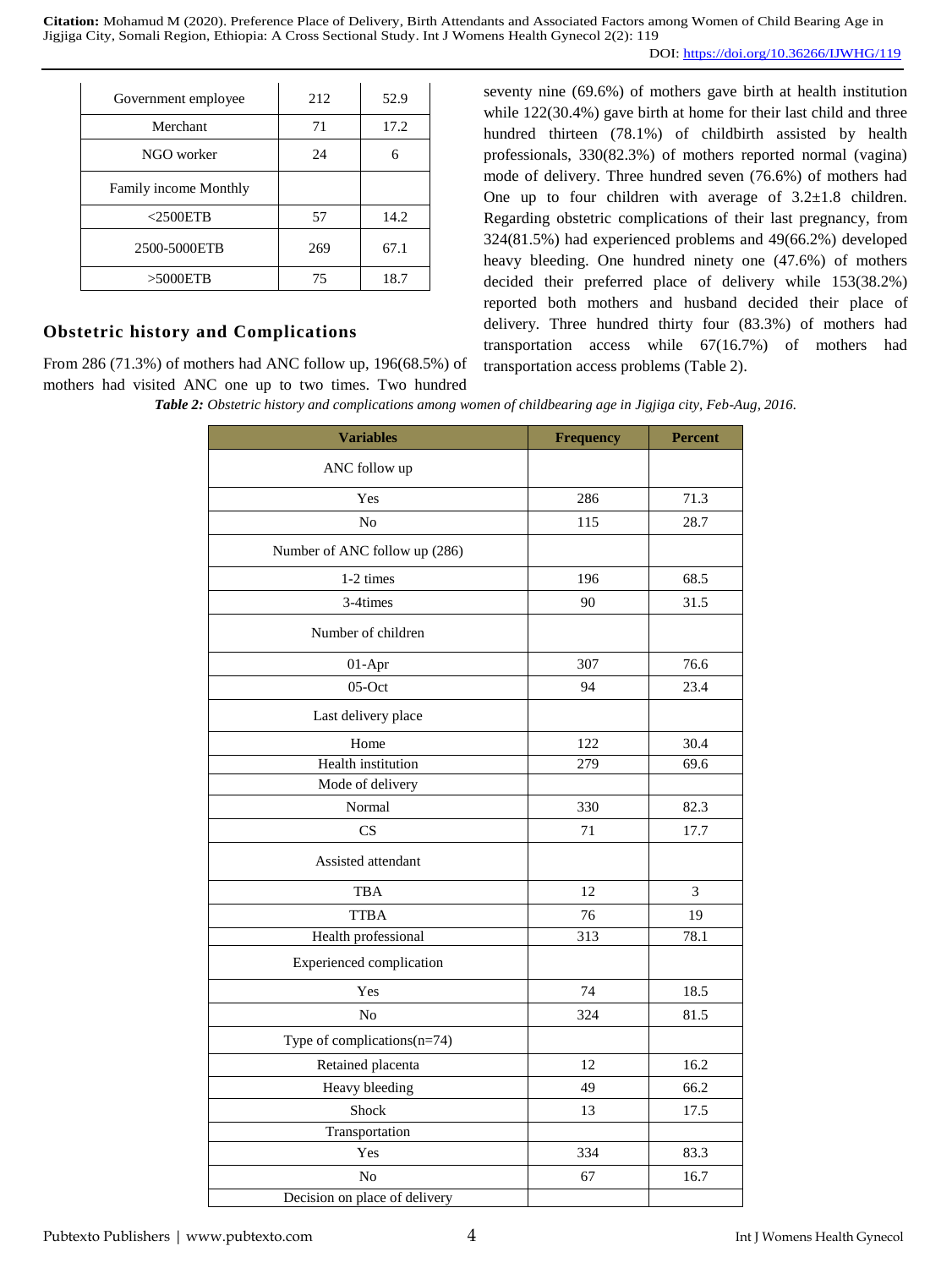| Herself     | 191      | 47.6 |
|-------------|----------|------|
| Husband     |          | 14.2 |
| <b>Both</b> | $15^{2}$ | 38.2 |

# **Preference place of delivery and birth attendants**

Majority of mothers 271(67.5%) preferred to give birth at health institutions by doctors 181(66.8%), followed by midwife 70(25.8%) and nurse 20(7.4%). About 130(32.4%) and

sex similarity and transportation problems 25(19.3%). 32.59 Health institutions

*Figure 1: Preference place of delivery among women of childbearing age in Jigjiga city, Feb-Aug, 2016.*

# **Factors associated with preference place of delivery**

Among the socio-demographic variables, mother's education, husband occupation, husband education and ANC visit shows association in binary logistic regression. In further analysis, after adjustment for those significantly associated variables using multivariable logistic regression, Mother's age was a strong factor of home delivery as preferred place of delivery. Mothers whose age group 35 -49 years were more likely to prefer home delivery than younger age  $[AOR=2.11, 95 % CI: (1.2, 5.12)].$  Illiterate mothers were more likely to prefer home delivery compared to others [AOR=3.23 and 95%CI= (1.36, 4.62)]. Illiterate husbands were more likely to prefer home delivery than others [AOR=2.68 and 95%CI= (1.23, 6.21)]. Mothers whose hadn't ANC follow up were more likely to prefer home delivery than their counterpart  $[AOR=1.34$  and  $95\%$ CI= $(1.13-2.51)$ ] (Table 3).

101(77.6%) of mothers preferred to give birth at home and TTBA delivery while the rest 29(22.3%) by health professionals (fig1). Regarding about reason for preferring home delivery, half of mothers 65(50%) mentioned labour is unpredictable, 40(30.7%)

|  | <b>Table 3:</b> Factors associated with prevalence place of delivery among women of childbearing age in Jigjiga city, Feb-Aug, 2016. |  |  |  |  |  |  |  |  |  |
|--|--------------------------------------------------------------------------------------------------------------------------------------|--|--|--|--|--|--|--|--|--|
|--|--------------------------------------------------------------------------------------------------------------------------------------|--|--|--|--|--|--|--|--|--|

| <b>Variables</b>        |                | <b>Preference place of delivery</b> | <b>COR (95%C.I)</b> | $AOR(95\%C.I)$      |  |
|-------------------------|----------------|-------------------------------------|---------------------|---------------------|--|
|                         | Home           | <b>Health institutions</b>          |                     |                     |  |
| Age group               |                |                                     |                     |                     |  |
| 15-24 years             | 29             | 61                                  | 1                   | 1                   |  |
| 25-34 years             | 89             | 187                                 | $2.3(0.92 - 4.12)$  | $1.1(0.15-3.23)$    |  |
| 35-49 years             | 12             | 23                                  | $4.1(0.12 - 7.5)$   | $2.11(1.2-5.21)$ ** |  |
| Religion                |                |                                     |                     |                     |  |
| Muslim                  | 102            | 230                                 | $\mathbf{1}$        | 1                   |  |
| Orthodox                | 14             | 25                                  | $2.3(0.97 - 4.32)$  | $3.15(2.35-6.12)$   |  |
| Protestant              | 14             | 16                                  | $1.2(0.12 - 2.41)$  | $0.71(0.32-1.2)$    |  |
| Ethnicity               |                |                                     |                     |                     |  |
| Somali                  | 124            | 256                                 | $2.9(1.33-6.7)$     | $1.71(0.61 - 4.37)$ |  |
| Amhara                  | $\overline{4}$ | 11                                  | $2.7(1.32 - 8.71)$  | $2.3(1.11-7.23)$    |  |
| Oromo                   | $\overline{2}$ | 4                                   | 1                   | 1                   |  |
| Marital status          |                |                                     |                     |                     |  |
| Married                 | 105            | 229                                 | $1.82(0.68-4.81)$   | $0.37(0.17-3.21)$   |  |
| Divorced                | 14             | 28                                  | $3.71(1.35 - 7.32)$ | $0.87(0.31 - 3.23)$ |  |
| Widowed                 | 11             | 14                                  | $\mathbf{1}$        | 1                   |  |
| <b>Education</b> status |                |                                     |                     |                     |  |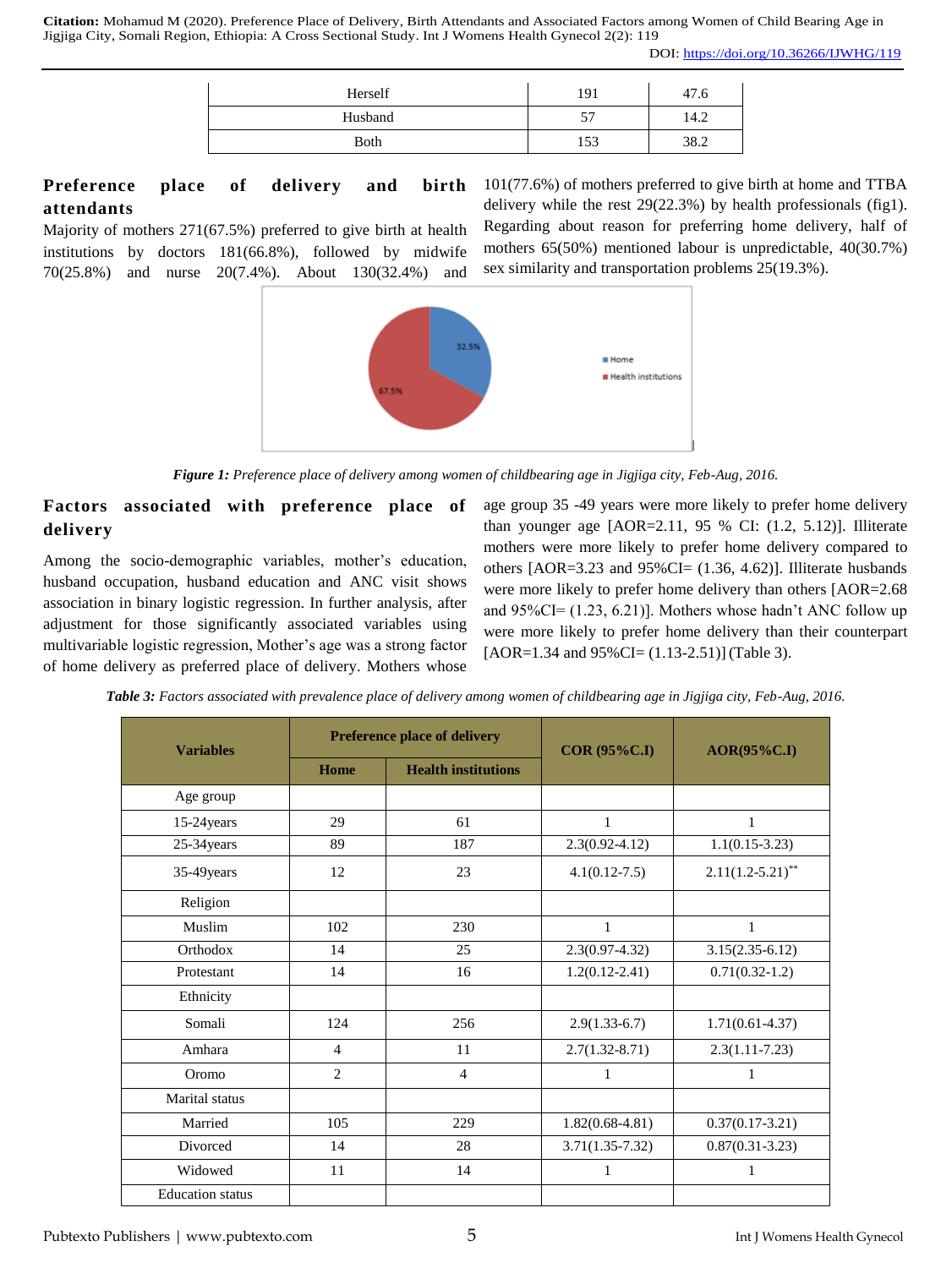| DOI: https://doi.org/10.36266/IJWHG/119 |
|-----------------------------------------|
|                                         |

| Illiterate          | 17 | 85             | $3.21(1.32 - 4.35)$ **   | $3.23(1.36 - 4.62)^{**}$ |
|---------------------|----|----------------|--------------------------|--------------------------|
| Primary             | 78 | 119            | $1.2(0.12 - 2.13)$       | $0.73(0.22 - 1.91)$      |
| Secondary           | 26 | 52             | $1.35(0.32 - 3.45)$      | $0.91(0.48 - 4.12)$      |
| Diploma             | 8  | 15             | 1                        | 1                        |
| Occupation status   |    |                |                          |                          |
| Housewife           | 92 | 213            | $1.31(0.37 - 3.71)$      | $0.44(0.15-1.03)$        |
| Daily labor         | 15 | 26             | $1.73(0.23 - 4.31)$      | $0.83(0.37 - 1.87)$      |
| Merchant            | 18 | 27             | $1.53(0.96-6.32)$        | $0.97(0.21 - 6.12)$      |
| Government employee | 3  | $\overline{4}$ | 1                        | $\mathbf{1}$             |
| Husband education   |    |                |                          |                          |
| Illiterate          | 10 | 13             | $2.7(1.31 - 6.21)^{**}$  | $2.68(1.23 - 6.21)$ **   |
| Primary             | 8  | 9              | $2.61(1.23-6.21)$        | $1.74(1.12 - 4.45)$      |
| Secondary           | 14 | 37             | $2.1(1.23 - 4.35)$       | $1.84(1.21-3.12)$        |
| Diploma             | 52 | 106            | $2.9(1.33 - 6.71)$       | $1.71(0.62 - 4.33)$      |
| Degree and above    | 46 | 96             | 1                        | 1                        |
| Husband occupation  |    |                |                          |                          |
| Daily labor         | 27 | 678            | $0.36(0.42 - 0.95)$      | $1.21(0.32 - 3.87)$      |
| Government employee | 75 | 137            | $0.79(0.43 - 1.42)^{**}$ | $1.43(0.65 - 5.62)$      |
| Merchant            | 19 | 52             | $0.98(0.51 - 2.41)$      | $3.1(2.12 - 10.12)$      |
| NGO worker          | 9  | 15             | 1                        | 1                        |
| ANC visit           |    |                |                          |                          |
| Yes                 | 85 | 201            | 1                        | $\mathbf{1}$             |
| N <sub>0</sub>      | 45 | 70             | $1.35(1.12 - 2.63)$ **   | $1.34(1.13-2.51)$ **     |

\*\* Significant at p-value less than 0.05

#### **Discussion**

Pubtexto Publishers | www.pubtexto.com 6 Int J Womens Health Gynecol This community based-cross sectional study has attempted to identify preference place of delivery, birth attendants and associated factors among childbearing women's in jigjiga city, Somali region, Ethiopia. Institutional delivery service utilization is underutilized in Somali Region due to different constraints and obstacles. Hence, understanding the determinants and constraints of institutional delivery service utilization in the pastoral area is very crucial for proper use of the maternal health service. These study findings showed that 32.5% of women preferred to deliver at home. Our finding is inconsistency with a study done in Liben Zone revealed that 69.6% of births took place at home with the assistance of unskilled individuals, while the remaining intended to deliver at health facilities with skilled professionals. The discrepancy might be due to implementation of maternal health care services that promote accessibility of institutional delivery at all levels [7-16]. About 71.3% of mothers had ANC follow up. The result is higher than the study done in Zala woreda, southern Ethiopia revealed that 75.6% of mothers had ANC visits [8, 10]. Similarly, it is comparable to the other study conducted in northern Ethiopia, which reported the ANC services as 78.7% and also comparable with studies done in Tanzania, Nigeria and Nepal [9, 12, 15]. The current study showed that husband education was consistently and strongly associated with the preference of place

of delivery which is inconsistence with a study done in Oromia region showed that no significant association was observed on husband education towards preference of home as delivery place and TTBAs as delivery attendants [7, 17]. The present study revealed that 50% of mothers claimed labour was unpredictable, 30.7% sex similarity and 19.3% transportation problems was the reason the they prefer to give birth at home. This is inconsistence with a study conducted in Oromia, Ethiopia, reported some of the reasons was they feel more comfortable being at home 30.2%, to gain family care 29%, privacy issues [7, 8]. Maternal age, maternal education, husband education and ANC follow up had significant association with preference place of delivery. The finding coincides with previous studies. According to study from Munisa woreda Oromia regional state, mothers 35 years old were about 6 times more likely to give birth at home than mothers aged 20 years or lower. Our finding is also inconsistency with a study done in Shashemene, Oromia, Ethiopia revealed that low literacy had significant association with home delivery; lack of education is an important factor that contributes to home delivery with TBAs [14, 16]. Another study done in liben zone, Somali region showed that women who attend ANC were two times more likely to deliver at HFs than women who did not attend ANC (AOR, 95% CI =2.297, 1.065–4.955) (13, 16). Consistent results were also found by a research conducted in Zambia, Tanzania and Nepal revealed that older women tend to deliver at home compared to younger women [15-19]. Based on the level of